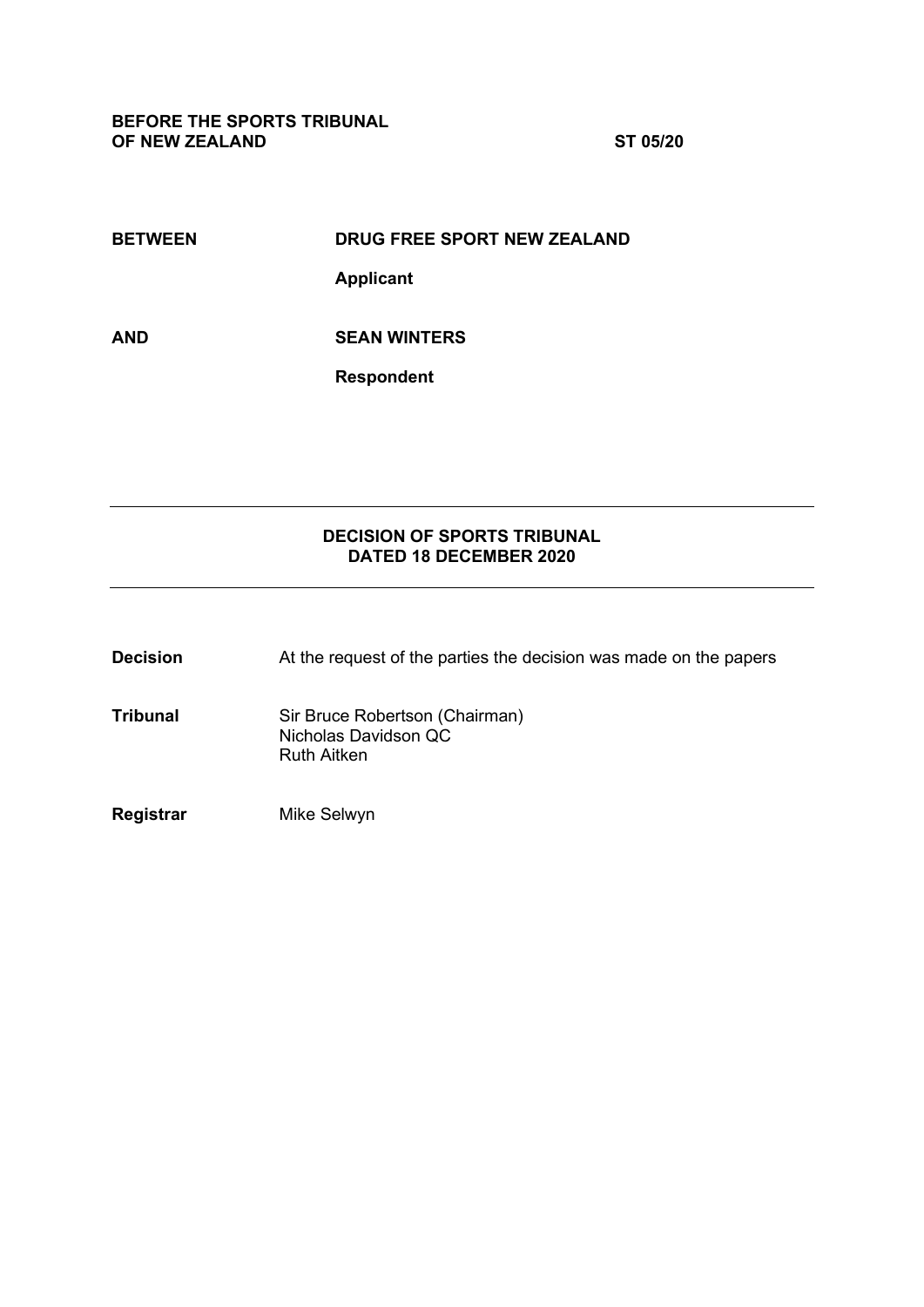- 1. Sean Winters is a member of the New Zealand Powerlifting Federation, and his sport has adopted the 2020 Sports Anti-Doping Rules (SADR) promulgated by Drug Free Sport New Zealand (DFSNZ) as its anti-doping policy.
- 2. Mr Winters returned a positive result for Octodrine and its metabolite Heptaminol from a test conducted on 19 July 2020.

# **Proceedings**

- 3. On 8 September 2020, DFSNZ filed an Application for the Provisional Suspension of Mr Winters. On 16 September 2020, a telephone conference was convened by the Tribunal Chairman and Mr Winters advised that while he did not oppose the application, he wished to have his 'B' sample tested. A provisional suspension was imposed that day.
- 4. Subsequently, the 'B' sample was analysed and its contents confirmed the result of the original test.
- 5. On 30 October 2020, Mr Winters filed his Form 2 and associated material. He advised that he admitted the violation, acknowledged that the Tribunal may impose a penalty without a hearing and advised that he did not wish to participate in that process.
- 6. In a written statement filed with his Form 2, Mr Winters stated that he took a great deal of care in researching any supplements he took and that neither of the supplements he was taking at the relevant time had the prohibited substance listed as ingredients. He pointed to two prior negative drug tests as evidence of his compliance with the antidoping regime.
- 7. Further, Mr Winters argued that the fact that he had to self-fund his sporting endeavours and did not have the resources or funding to retain a nutritionist or test every single supplement he took, meant that he should not be held to the same level of scrutiny as elite level athletes.
- 8. On 20 November 2020, reply statements were received from Hayden Tapper, Investigations and Intelligence Manager at DFSNZ and Ryan Morrow, Science Manager at DFSNZ.
- 9. On 26 November 2020, Mr Winters filed his statement in reply. He explained that he had spoken with the Store Manager of Xplosiv Supplements Tauranga, where he had purchased the Fireblast Ultra supplement. From this conversation, Mr Winters had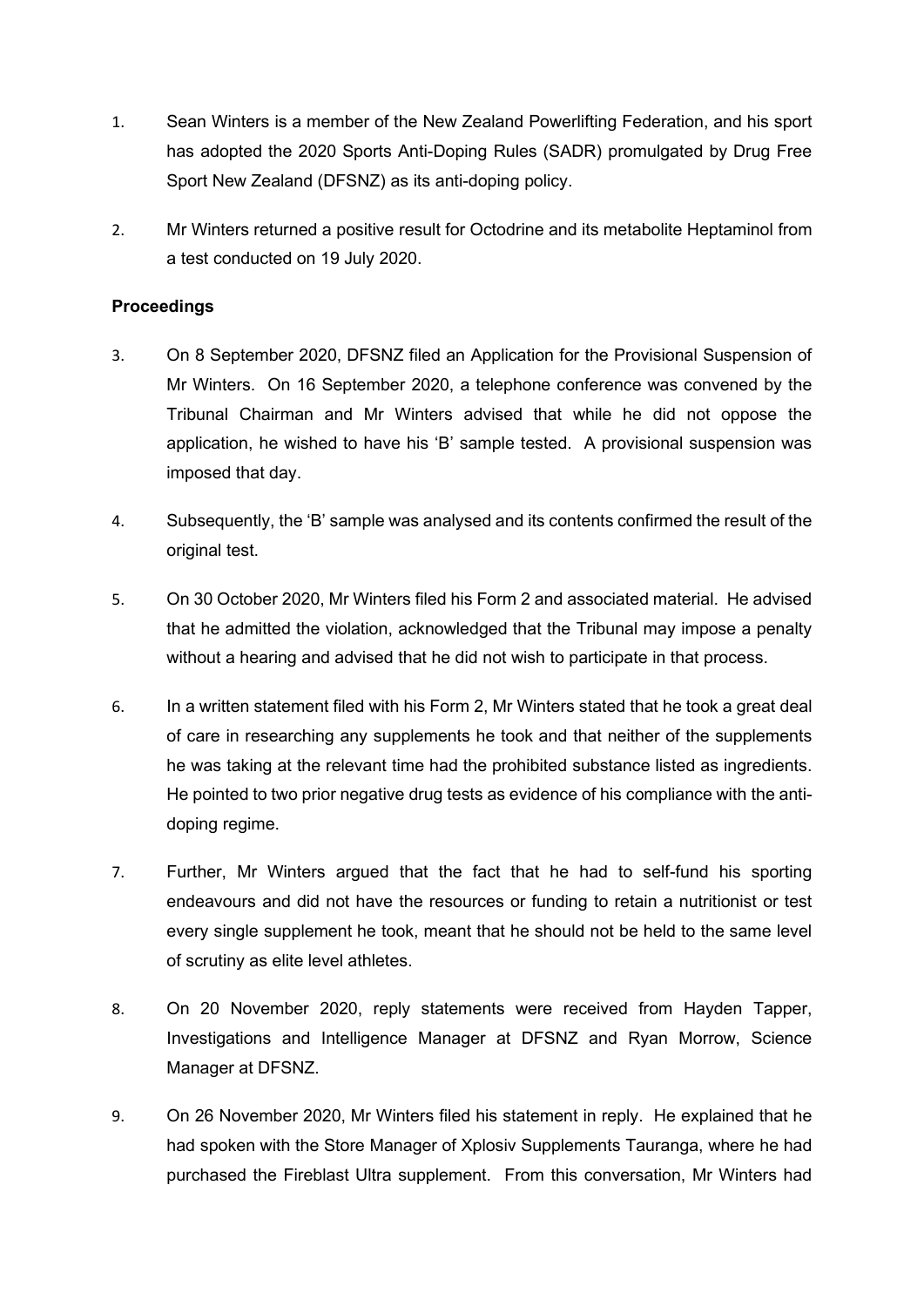been able to determine that he had purchased the previous formula that did contain Octodrine. He stated that he had purchased this supplement in June 2020, and when he spoke to the Store Manager on 25 November 2020, he was advised that the new formula had only been in stock for the past couple of months and the date of manufacture for this stock was 21 September 2020. The Store Manager further stated that the prior version had sold out, which Mr Winters argued had contradicted the advice from the Chief Executive of Xplosiv Supplements who had stated that the product was removed from sale.

- 10. On 18 December 2020, the parties filed a joint memorandum on sanction that suggested a period of ineligibility of two years be imposed, backdated to 19 July 2020. A copy of that memorandum is annexed.
- 11. The Tribunal having considered all the available material is satisfied that it is able to accept the proposal and make orders accordingly. It was accepted that there was no significant fault or negligence. The prohibited substance was also not taken to enhance his sporting performance.

### **Order**

12. Mr Winters' suspension will be for a period of two years backdated to commence from 19 July 2020. This means that Mr Winters is ineligible to participate in competitive sport until 19 July 2022.

Dated: 18 December 2020

...................................... **Sir Bruce Robertson Chairman**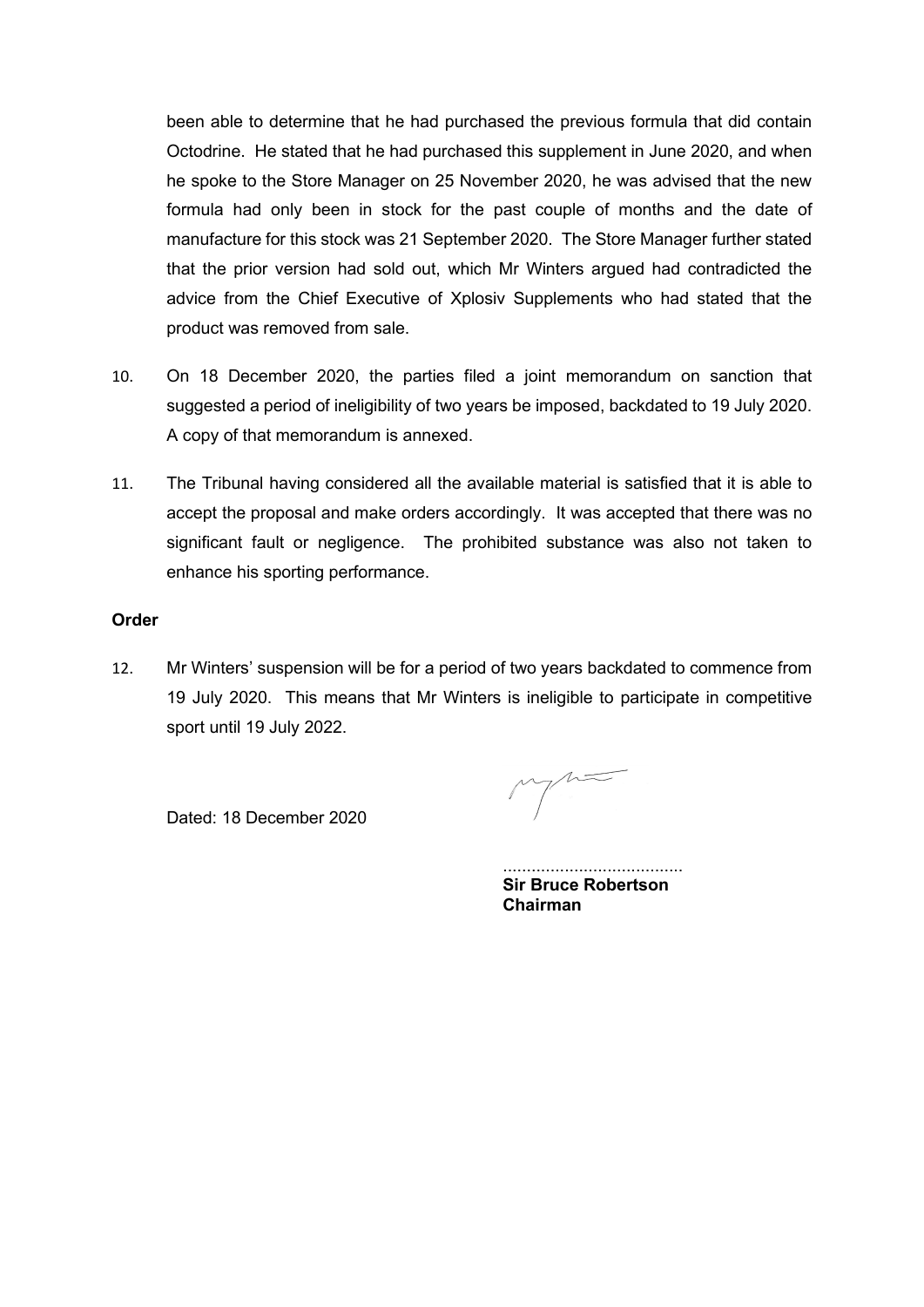**Sports Tribunal NZST 05/20** 

between

# DRUG FREE SPORT NEW ZEALAND Applicant

and

# **SEAN WINTERS** Respondent

# **JOINT MEMORANDUM ON SANCTION**

18 December 2020

# LeeSalmonLong

**Barristers and Solicitors** LEVEL 16 VERO CENTRE 48 SHORTLAND STREET PO BOX 2026 SHORTLAND STREET AUCKLAND NEW ZEALAND TELEPHONE 64 9 912 7100 EMAIL: harriet.bush@lsl.co.nz SOLICITOR ACTING: HARRIET BUSH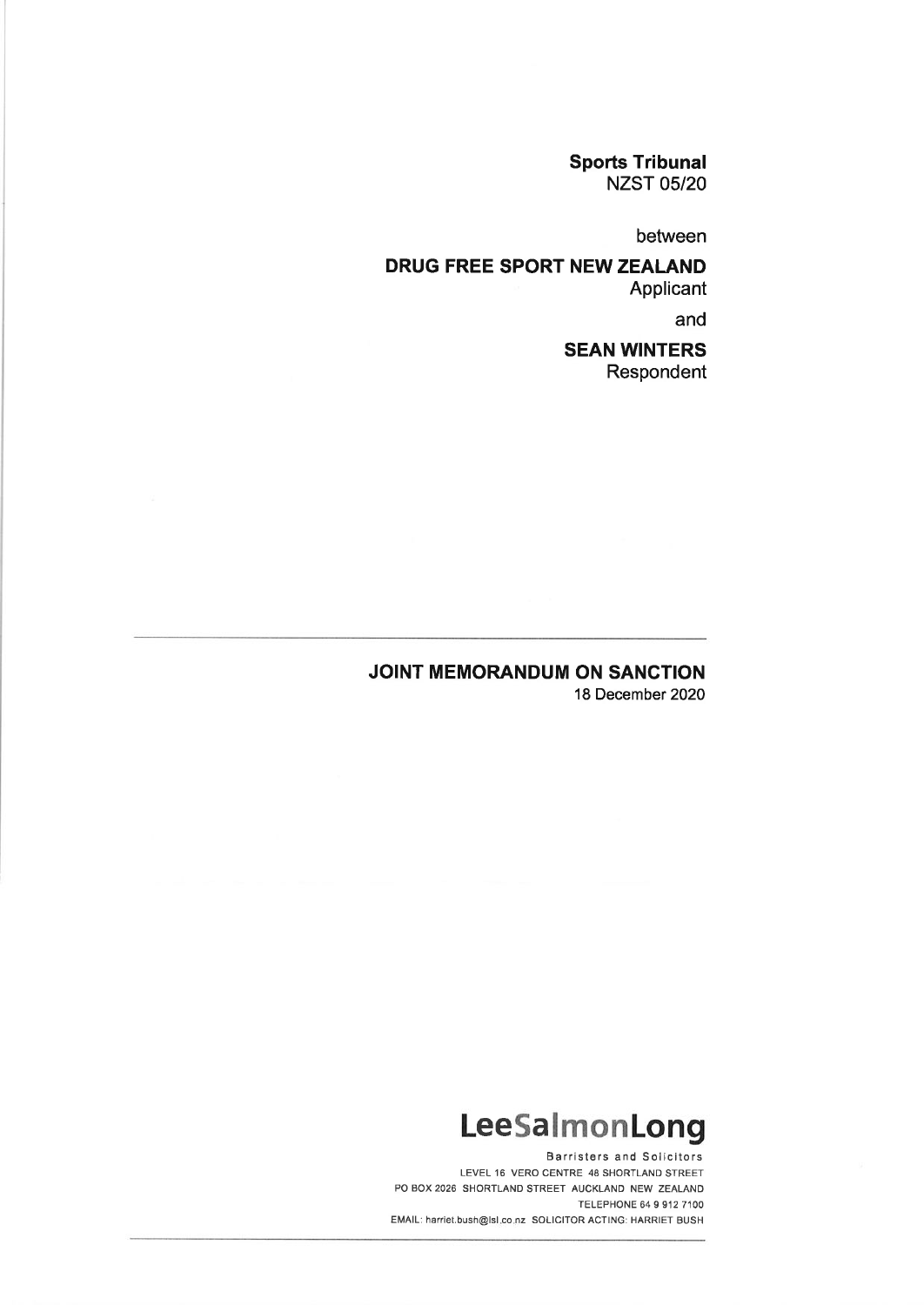#### JOINT MEMORANDUM ON SANCTION

#### **MAY IT PLEASE THE TRIBUNAL**

#### Introduction

- $1.$ This memorandum is filed jointly by the parties in relation to the appropriate sanction for the respondent, Mr Winter's, breach of r 2.1 of the Sports Anti-Doping Rules 2020 (SADRs).
- $2.$ Following the teleconference on 24 November 2020 the parties have conferred in relation to sanction. They respectfully submit that it would be open to, and appropriate for, the Tribunal to impose a period of two years ineligibility on Mr Winters, backdated to 19 July 2020, for breach of r 2.1 of the SADRs.

#### **Background**

- $3.$ Mr Winters is registered with the New Zealand Powerlifting Federation. He participated in the Auckland Powerlifting Championships on 19 July 2020. DFSNZ conducted in-competition testing at the event on 19 July 2020. Mr Winters was one of three athletes tested.
- $4.$ On 7 September 2020 DFSNZ brought an application for Mr Winters to be provisionally suspended due to the presence of the prohibited substance octodrine and its metabolite heptaminol in Mr Winter's A sample. Under the World Anti-Doping Prohibited List 2020, octodrine and its metabolite heptaminol are specified substances prohibited in competition. Mr Winters was provisionally suspended on 16 September 2020. Testing of Mr Winters' B sample confirmed the adverse analytical finding.
- DFSNZ filed anti-doping rule violation proceedings against Mr Winters on  $5.$ 14 October 2020. On 30 October 2020 Mr Winters admitted the violations and indicated that he wished to participate in sanction. Mr Winters filed evidence stating that he is aware of his anti-doping obligations and takes care to ensure that there are no prohibited substances in any of the supplements he takes. He stated that at the time of his test he was taking Redcon1 Total War and Wizard Nutrition Fireblast Ultra, and suggested that these products might have contained Octodrine.
- On 20 November 2020 DFSNZ filed reply evidence that included 6. correspondence with the manufacturers of Total War and Fireblast Ultra about whether their products could have contained Octodrine. Both manufacturers confirmed that, while previous versions of their products contained Octodrine, the current versions of the products do not, and they take steps to ensure that Octodrine is not present in their products. Octodrine was previously listed (using the names aminoisoheptaine and Juglans Regia) on both products, but the formulae were changed due to regulatory requirements. Medsafe recommended that Octodrine be classified as a prescription medicine in New Zealand in July 2019.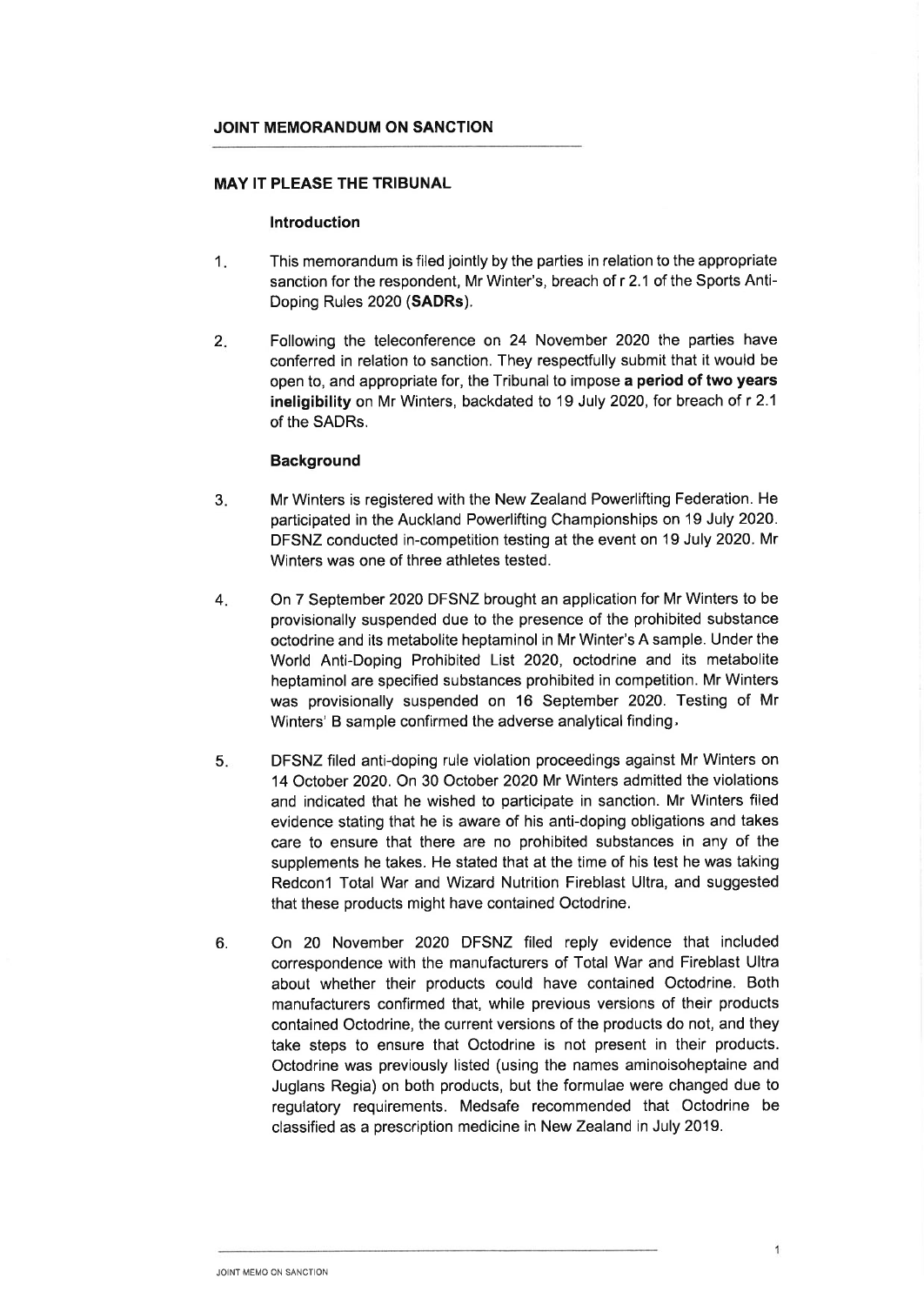#### **Applicable sanction**

- $7.$ Under r 10.2.1.2, the period of ineligibility for presence of a specified substance is four years where DFSNZ can establish the violation is intentional. If DFSNZ cannot establish intention, the period of ineligibility is two years.
- 8. On the evidence before the Tribunal, DFSNZ does not seek to establish intention in this case.
- $9<sub>1</sub>$ The parties also agree that there is insufficient evidence before the Tribunal for the sanction to be reduced below a two-year period of ineligibility. In particular, the parties agree that the evidence does not establish that the adverse analytical finding was the result of a contaminated substance.<sup>1</sup>

#### **Backdating**

 $10.$ Mr Winters admitted the violations on filing his Form 2. The parties respectfully submit that this amounts to a timely admission under r 10.11.2 and the period of ineligibility should be backdated to the date of sample collection.

#### **Disposal**

- $11.$ For these reasons, the parties respectfully submit that it would be open to. and appropriate for the Tribunal to impose a period of two years' ineligibility, backdated to 19 July 2020 on Mr Winters for breach of r 2.1 of the SADRs.
- $12.$ DFSNZ also notes that under r 9, as Mr Winters' anti-doping rule violation occurred in connection with an in-competition test, his result in the Auckland Powerlifting Championship competition is automatically disqualified.
- $13.$ If the Tribunal considers that the agreed position is appropriate, the parties respectfully submit that the matter can be dealt with on the papers.

Dated 18 December 2020

LeBurn

**Harriet Bush Counsel for DFSNZ** 

<sup>&</sup>lt;sup>1</sup> See rule 1.5.1.2.